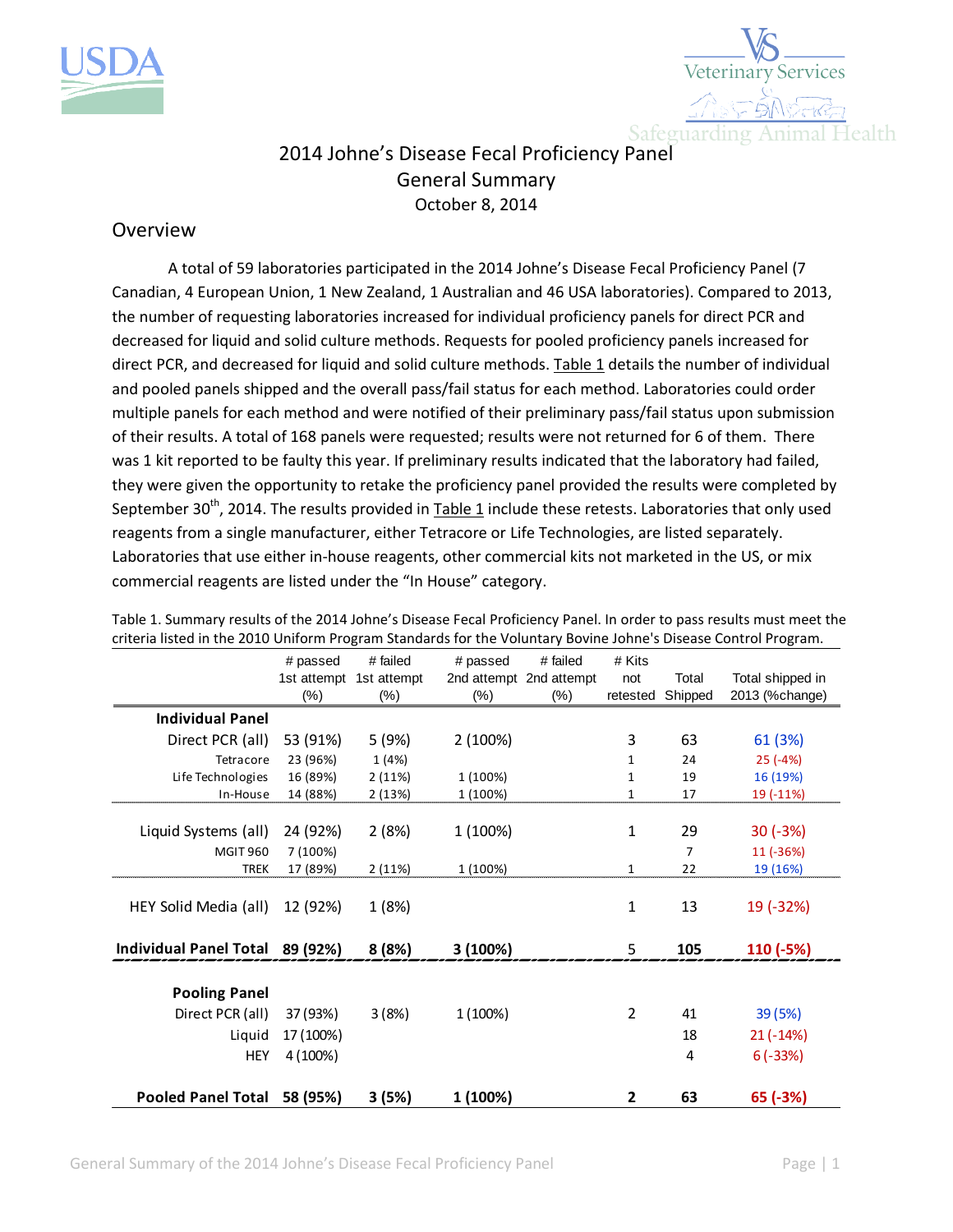



## Individual Panel Description

Each individual panel consisted of 25 unknown samples and one positive control. Positive samples were collected from naturally infected cows, and negative samples were from individual animals residing in non-infected herds. Approximately 4 liters of fecal material were collected rectally per animal, shipped to NVSL, aliquoted as soon as possible in individual vials, and stored at -70°C until kits were distributed. Panels were assembled in groups, each with a different key (See Table 9 at the end of this report for the key). Table 2 shows the categorical (positive/negative) performance for each identification method by animal ID. Samples from cow 11-09382 were very challenging (red numbers) with only 46% of the samples classified correctly. Because 11-09382 samples failed to meet the required 70% pass rate, they were excluded from the official panel grading, but are still included in this analysis.

Table 2. Composition of the 2014 Johne's Disease Fecal Proficiency Panel, and the overall categorical summary results per cow for each method performed by laboratories.

|                  |                |                     |                     | <b>Percent of Samples Correctly Classified</b> |                                          |             |           |                  |          |
|------------------|----------------|---------------------|---------------------|------------------------------------------------|------------------------------------------|-------------|-----------|------------------|----------|
|                  |                |                     |                     |                                                | <b>Liquid Media</b><br><b>Direct PCR</b> |             |           |                  |          |
|                  | # Vials        | Shedding            | All Kits            | <b>HEY</b>                                     | TREK                                     | <b>MGIT</b> | Life Tech | <b>Tetracore</b> | In-House |
| Cow ID           | /Panel         | Status <sup>1</sup> | $105^2$             | 13                                             | 22                                       |             | 19        | 24               | 17       |
| 10-05134 (OH)    | $\overline{2}$ | <b>Critical-Neg</b> | 99%                 | 100%                                           | 100%                                     | 100%        | 100%      | 98%              | 100%     |
| 10-06315 (OH)    | $\overline{2}$ | Critical-Neg        | 98%                 | 100%                                           | 92%                                      | 100%        | 100%      | 100%             | 97%      |
| 13-01419 (IA)    | 2              | <b>Critical-Neg</b> | 99%                 | 96%                                            | 100%                                     | 100%        | 97%       | 100%             | 100%     |
| 13-00349 (IA)    | $\overline{2}$ | Critical-Neg        | 99%                 | 100%                                           | 100%                                     | 100%        | 97%       | 100%             | 97%      |
| 11-09382 (MT)    | $\mathcal{P}$  | Low                 | $46\%$ <sup>3</sup> | 42%                                            | 58%                                      | 13%         | 42%       | 44%              | 56%      |
| 12-03913 (ND)    | 2              | Low                 | 89%                 | 85%                                            | 100%                                     | 63%         | 92%       | 90%              | 88%      |
| 12-03917 (ND)    | 2              | Low                 | 96%                 | 92%                                            | 100%                                     | 75%         | 97%       | 98%              | 97%      |
| 12-00956 (KS)    | $\overline{2}$ | Moderate            | 99%                 | 100%                                           | 100%                                     | 100%        | 100%      | 98%              | 97%      |
| 12-00953 (KS)    | 2              | Moderate            | 97%                 | 100%                                           | 100%                                     | 100%        | 100%      | 94%              | 94%      |
| 11-07393 (IA)    | 2              | High                | 98%                 | 92%                                            | 100%                                     | 88%         | 100%      | 100%             | 100%     |
| 12-03430 $(D)^4$ | $\overline{2}$ | Critical-High       | 100%                | 100%                                           | 100%                                     | 100%        | 100%      | 100%             | 100%     |
| 11-09754 (MT)    | $\overline{2}$ | Critical-High       | 99%                 | 100%                                           | 100%                                     | 100%        | 100%      | 98%              | 100%     |
| 12-03427 (ND)    | $\overline{2}$ | Critical-High       | 100%                | 100%                                           | 100%                                     | 100%        | 100%      | 100%             | 100%     |

 $1$ In order to pass, laboratories must correctly classify critical samples. A critical sample is any negative sample or a sample that is identified as a heavy shedder by more than 50% of the laboratories using solid media.

<sup>2</sup>Number of proficiency panels submitted per method.

 $3$ In order to be considered valid, more than 70% of the samples from an animal must be correctly classified.

<sup>4</sup>The positive control was one of the two from this animal.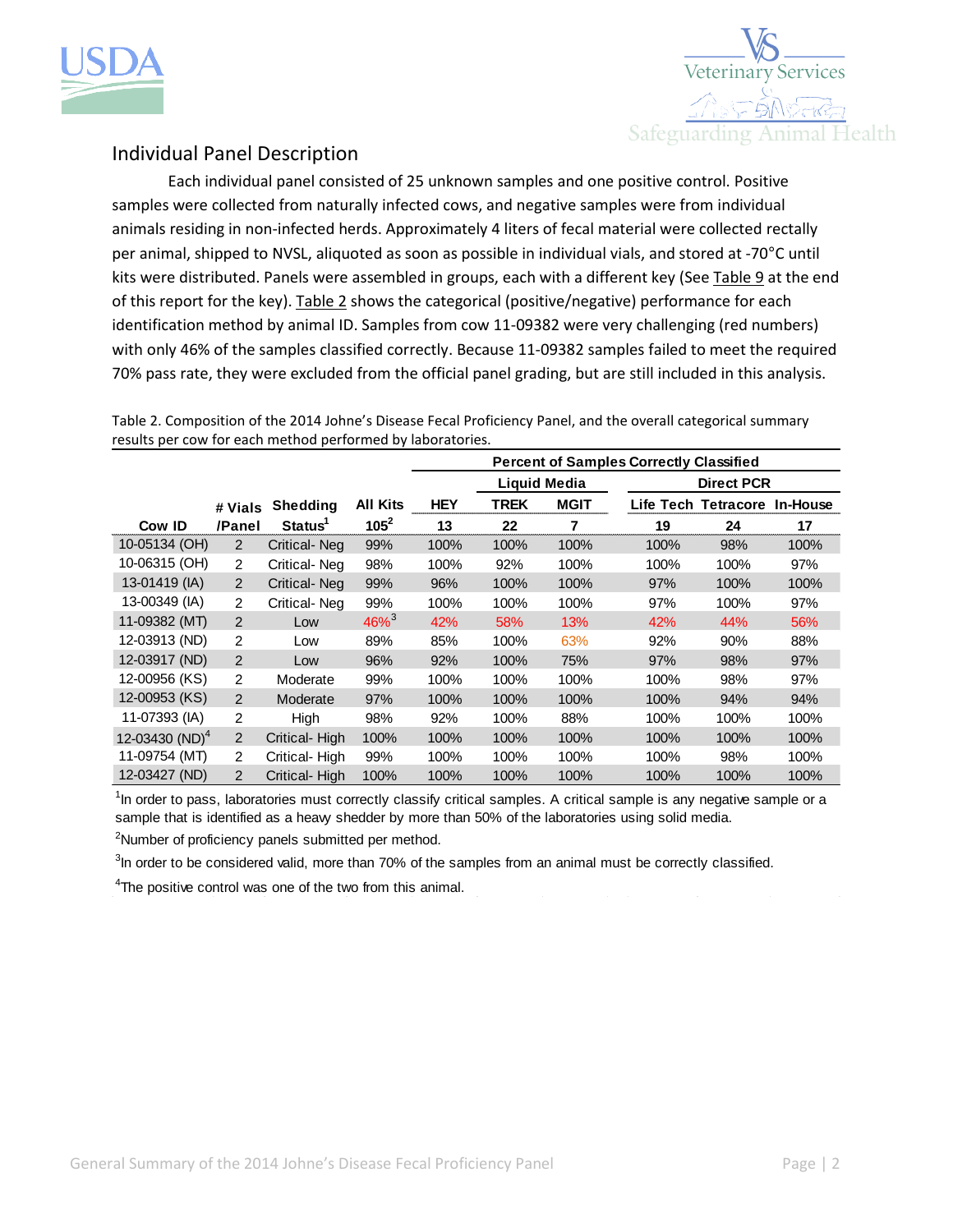



Reported values for animal 12-00956 (KS) differ between methods and should be noted. Table 3 shows the averaged value reported for each of the methods and shedding animals. The averaged values of animal 12-00956 (KS) are most similar to the high-shedding animals for liquid culture and direct PCR. However, it is more similar to a low- or moderate-shedding animal using solid culture. In our laboratory we isolated both cattle and 'bison' strains of *Mycobacterium avium* subsp. *Paratuberculosis* (MAP) from 12-00956 (KS), which is consistent with the results shown in Table 3 since 'bison' MAP strains do not grow well, if at all, on HEY media. For those laboratories conducting strain differentiation assays, the 'bison' MAP strain should be the dominant strain recovered from the liquid culture systems and the cattle strain from the HEY media.

|                              |                 | <b>Average Result Values for Shedding Animals</b> |                 |                 |                   |                              |      |
|------------------------------|-----------------|---------------------------------------------------|-----------------|-----------------|-------------------|------------------------------|------|
|                              |                 | <b>Liquid Media</b>                               |                 |                 | <b>Direct PCR</b> |                              |      |
|                              |                 | HEY <sup>1</sup>                                  | <b>TREK</b>     | <b>MGIT</b>     |                   | Life Tech Tetracore In-House |      |
|                              |                 | <b>Colonies</b>                                   | Days to         | Days to         |                   |                              |      |
|                              | <b>Shedding</b> | per Tube                                          | <b>Positive</b> | <b>Positive</b> | Cτ                | Cτ                           | Cτ   |
| Cow ID                       | <b>Status</b>   | 13                                                | 22              | 7               | 19                | 24                           | 17   |
| 11-09382 (MT)                | Low             | 0.3                                               | 41              | 41              | 37.6              | 37.6                         | 36.6 |
| 12-03913 (ND)                | Low             | 2.3                                               | 36              | 37              | 34.8              | 34.7                         | 33.6 |
| 12-03917 (ND)                | Low             | 6.0                                               | 34              | 32              | 33.9              | 33.6                         | 32.5 |
| 12-00956 (KS)                | Moderate        | 10.5                                              | 20              | 18              | 27.1              | 27.2                         | 27.5 |
| 12-00953 (KS)                | Moderate        | 21.3                                              | 26              | 24              | 31.5              | 30.5                         | 30.3 |
| 11-07393 (IA)                | High            | 10.6                                              | 18              | 14              | 24.6              | 27.6                         | 25.0 |
| 12-03430 (ND) Critical- High |                 | 8.6                                               | 22              | 15              | 28.0              | 27.3                         | 27.4 |
| 11-09754 (MT) Critical-High  |                 | 10.7                                              | 19              | 16              | 26.4              | 25.0                         | 24.6 |
| 12-03427 (ND) Critical-High  |                 | 4.9                                               | 18              | 13              | 25.4              | 25.0                         | 24.5 |

Table 3. A comparison of the averaged result values among the three methods for shedding animals.

<sup>1</sup>Results shown include reported values only. Reports that do not include  $C<sub>\tau</sub>$  values for direct PCR, daysto-positive for Liquid culture, colonies per tube or list Too-Numerous-To-Count (TNTC) for solid culure are not included; this especially skews the values down for the solid culture of high-shedding animals.

When evaluating laboratory performance for each animal there was an unusual level of variability noticed among duplicate samples from animal 11-07393 (IA). While this animal was classified as a critical-high shedder due to NVSL's CFU counts, several laboratories reported one sample as high shedding and the other as low to moderate. This finding was independent of method and appeared to be inherent in the sample. Because of this unusual level of variability reported, we reclassified these samples as non-critical high. This reclassification allowed 2 laboratories who would have failed the proficiency test to pass. Unfortunately this variability was not detected until roughly 50% of the laboratories reported their results.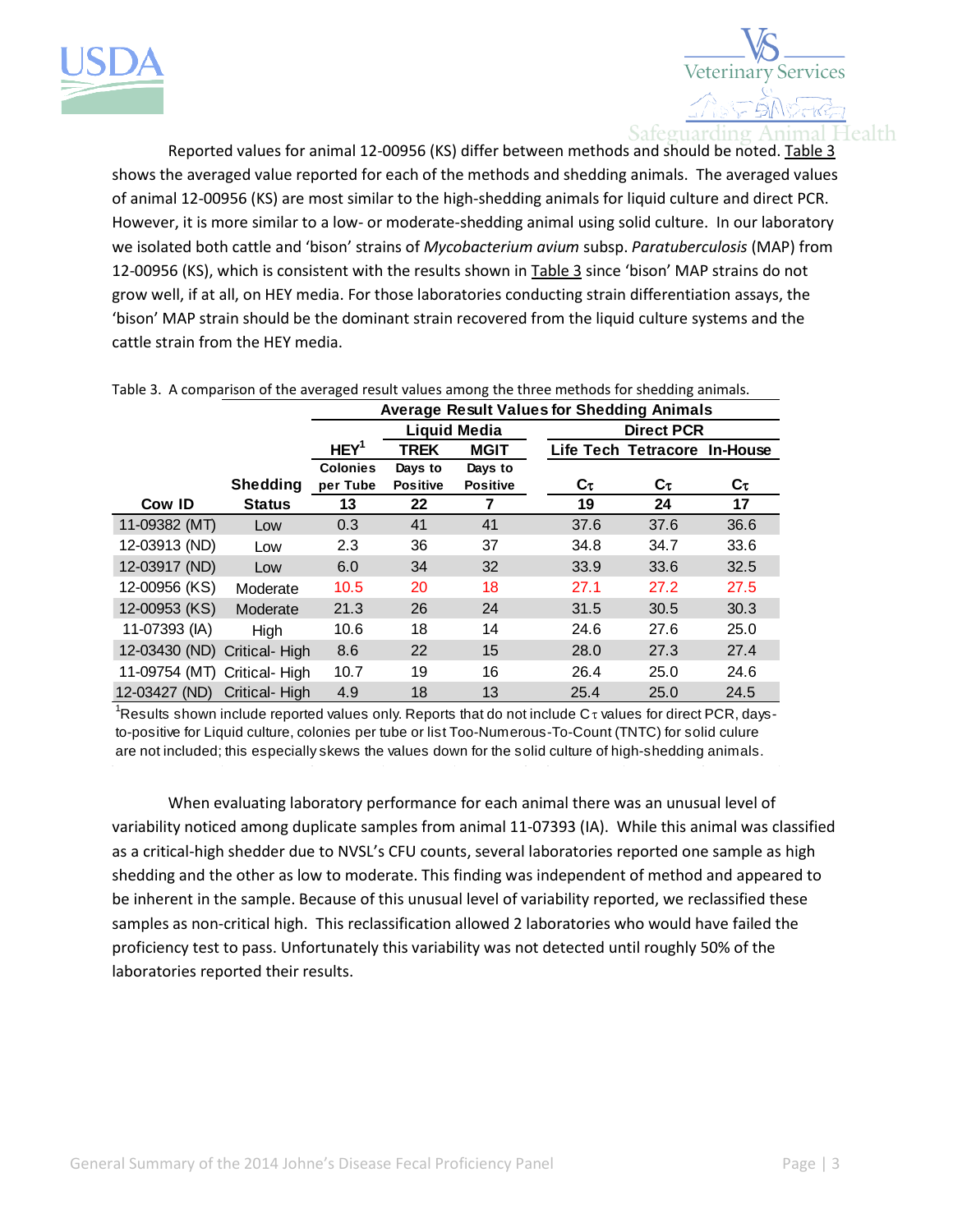



The performance of each method was further evaluated by determining the number of samples that were misclassified (Figure 1). Please note that this analysis included all 25 samples, including the two samples from cow 11-09382 (MT) that were not included in the official grading. In this analysis the In House Direct PCR methods outperformed all other methods with 41% of the kits correctly classifying all 25 samples. Thirty-two percent of laboratories using the TREK system correctly classified all samples, and 15% of the laboratories using solid media correctly classified all samples.

Figure1. Percentage of 2014 Johne's disease fecal proficiency panels by number of samples misclassified for the three culture (TREK liquid media, solid media and MGIT 960 liquid media) and three direct PCR (Tetracore, Life Technologies, and In-House) methods. A panel consisted of 25 fecal samples.



According to the 2010 Johne's Disease Uniform Methods and Rules, laboratories must correctly classify all critical-high shedding samples as positive, all negative samples as negative and misidentify less than 30% of the remaining, valid, non-critical samples. Table 4 lists the specific reasons laboratories failed to pass the proficiency panel for each method.

Table 4. Reasons laboratories failed the 2014 Johne's Disease Fecal Proficiency Panel. Laboratories were required to correctly identify all the negative samples as negative and all the critical high shedding samples as positive (critical samples). They also were required to correctly classify at least 70% of the remaining samples.

|                                                                   |             |                                  |            | TREK     | <b>MGIT</b> | <b>HEY</b> |
|-------------------------------------------------------------------|-------------|----------------------------------|------------|----------|-------------|------------|
|                                                                   |             | Direct PCR Direct PCR Direct PCR |            | liquid   | liquid      | solid      |
|                                                                   | (Tetracore) | (Life Tech)                      | (In-House) | media    | media       | media      |
| Misclassified a negative sample as<br>positive                    |             | 2                                | 2          | 2        | 0           |            |
| Missed 3 or more low / moderate<br>shedders (lack of sensitivity) | $\Omega$    | $\Omega$                         | 0          | 0        | 0           | 0          |
| Misclassified a high shedding sample<br>as negative               |             | 0                                | $\Omega$   | 0        | 0           | 0          |
| Multiple reasons cited above                                      |             | $\Omega$                         | $\Omega$   | $\Omega$ | $\Omega$    | 0          |
| <b>Total failed kits</b>                                          | 1 (4%)      | 2(11%)                           | 2(12%)     | 2(11%)   | $0(0\%)$    | 1 (8%)     |
| <b>Total kits tested</b>                                          | 24          | 19                               | 17         | 20       | 6           | 13         |

General Summary of the 2014 Johne's Disease Fecal Proficiency Panel Page | 4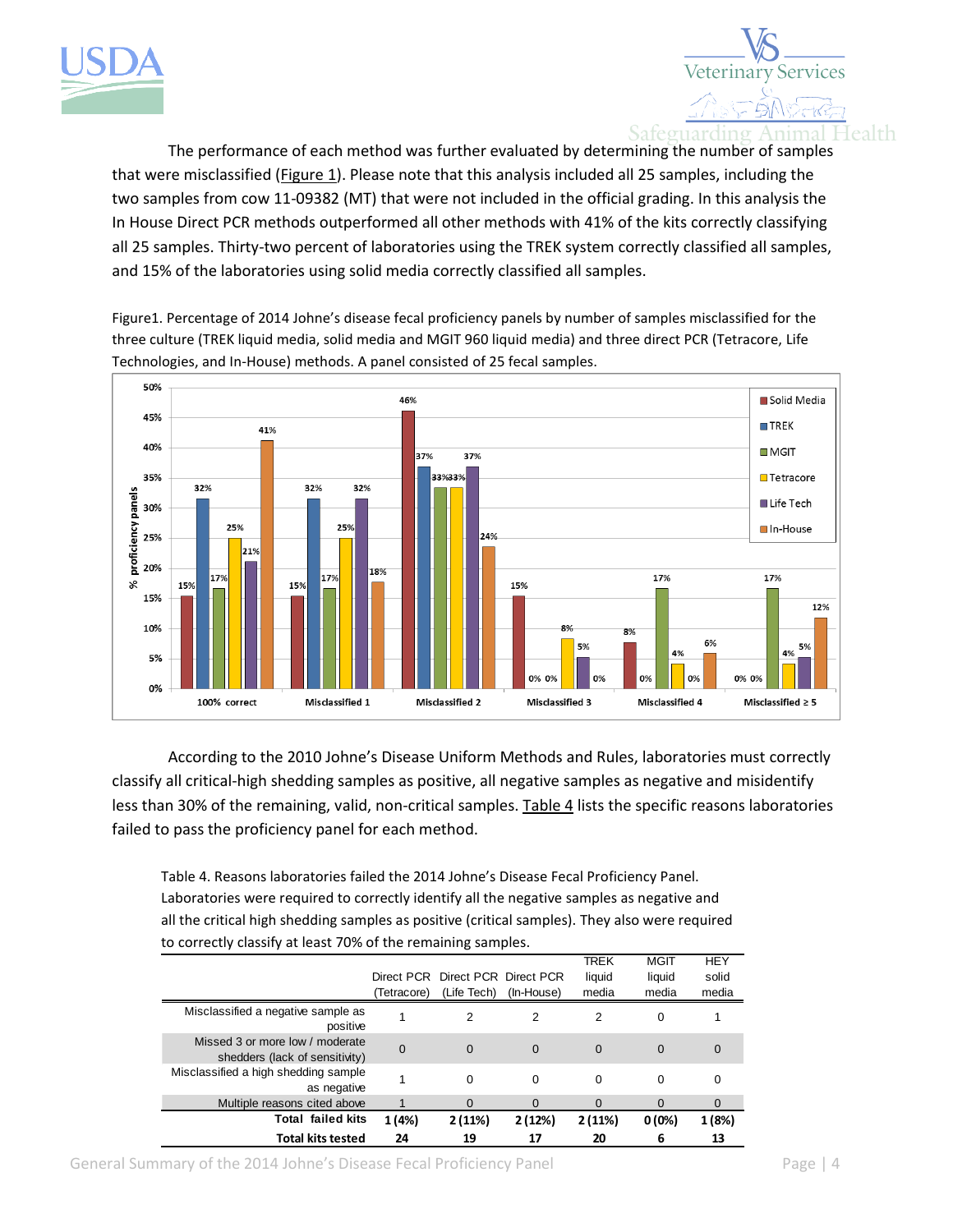



As more laboratories use direct PCR as their primary organism detection assay, the performance of that assay across laboratories becomes more important. Variation in reported cycle threshold (Ct) of the direct PCR methods was investigated in Figure 2 by comparing the average reported Ct for the positive samples. Only valid Ct values from each panel were used in this comparison and include samples categorized as negative but that had valid Ct scores reported (e.g. negative but a Ct of 39.9). However, any Ct reported as a range (e.g. >38) or as a text entry (e.g. undetermined) were excluded from this analysis. Except for animal 11-07393 (IA), the animal where inconsistencies were noted among the samples, the overall means of all three groups were remarkably similar with the average Ct score between the methods for each animal differing by less than 1.8. These differences were not statistically significant, even for 11-07393 (IA) with a difference of 2.97.





False positive results with either direct fecal PCR or confirmatory culture PCR continue to be the most common cause of failure. While none of the non-infected cows have been used in the check test previously, fecal material from animals these herds has been used as negative samples in the proficiency panel in previous years. Although we did not include any samples from animals that were shedding over 7,000 CFU per tube this year, we did have one that contained 5,700 CFU per tube (2 samples) and another that contained 3,350 CFU per tube (2 samples). Table 5 examines the number of negative samples reported with Ct values by PCR method; this includes laboratories that had Ct values but correctly reported them as negative. Errors were relatively evenly distributed amongst the samples. There were a total of 8 laboratories that reported Ct values for negative samples; of those two reported more than one negative sample with Ct values. There were a total of 8 laboratories that failed the PT (see Table 4) by calling negative samples positive, the same as the last two years. Although a larger percentage of laboratories correctly called all the samples using In House methods, the laboratories using the same In House methods also reported more Ct values for the negative samples.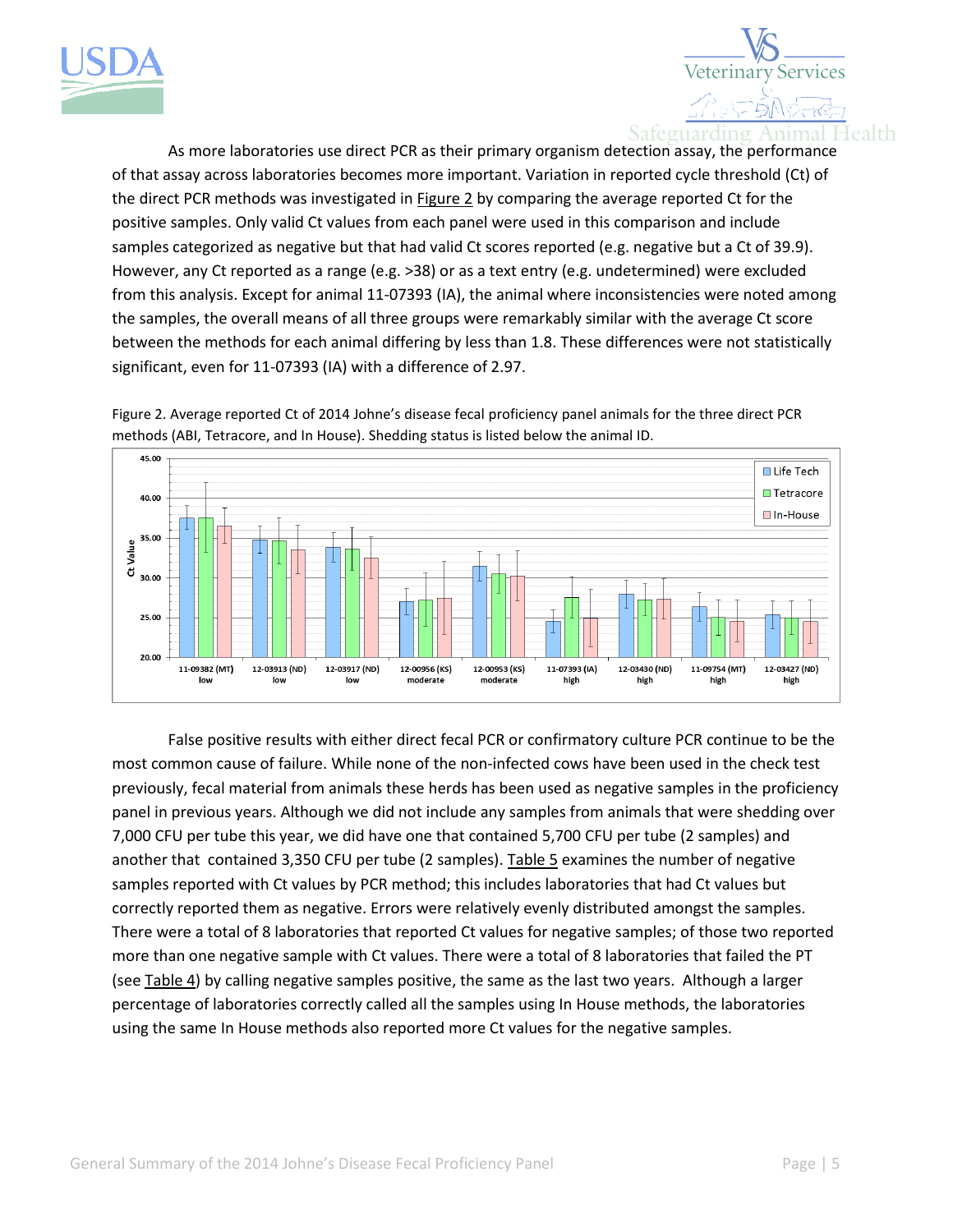



Table 5. The number of samples from non-infected cows reported with Ct values (regardless of their categorical positive/negative results) by direct PCR method.

|               | Tetracore | ABI | In-House |
|---------------|-----------|-----|----------|
| 10-05134 (OH) | 2         |     |          |
| 10-06315 (OH) |           |     | 2        |
| 13-01419 (IA) |           |     |          |
| 13-00349 (IA) |           |     |          |

## Pooling Panel Description

Twenty five individual samples were provided with instructions regarding which 5 samples to pool together, for a total of 5 pooled samples. Table 6 lists the contents of each pool, and Table 8 lists the vial numbers associated with each pool. Laboratories were required to correctly classify the negative pool and the two pools that contained a high-shedding animal (11-06361 & 12-00953) in order to pass. Laboratories were allowed to misclassify one of the other two pools (moderate or mod-high) and still pass the panel.

> Table 6. Composition of the 2014 Johne's Disease Fecal Pooling Proficiency Panel.

|                                         | Positive sample(s)<br>description |                        |  |
|-----------------------------------------|-----------------------------------|------------------------|--|
|                                         | Ava.                              |                        |  |
|                                         | Cow ID                            | CFU/ tube <sup>*</sup> |  |
| 1 High, 4 Negative samples 12-03427     |                                   | 3,350                  |  |
| 1 High, 4 Negative samples 11-09754     |                                   | 1,950                  |  |
| 1 Mod-High, 4 Negative samples 11-06361 |                                   | 86                     |  |
| 1 Moderate, 4 Negative samples 12-00953 |                                   | 43                     |  |
| 5 Negative samples                      |                                   |                        |  |

\*Refers to the positive samples, not the pooled sample

Table 7 further describes the performance of each method used in the pooled proficiency test. Interestingly, the only laboratories that failed misclassified a pool containing a high shedding animal and were using a direct PCR method. It is commendable that no laboratory misclassified the negative pool and that only three laboratories failed out of 63 kits. All laboratories that submitted results using liquid and solid culture methods passed and also correctly classified all the pools.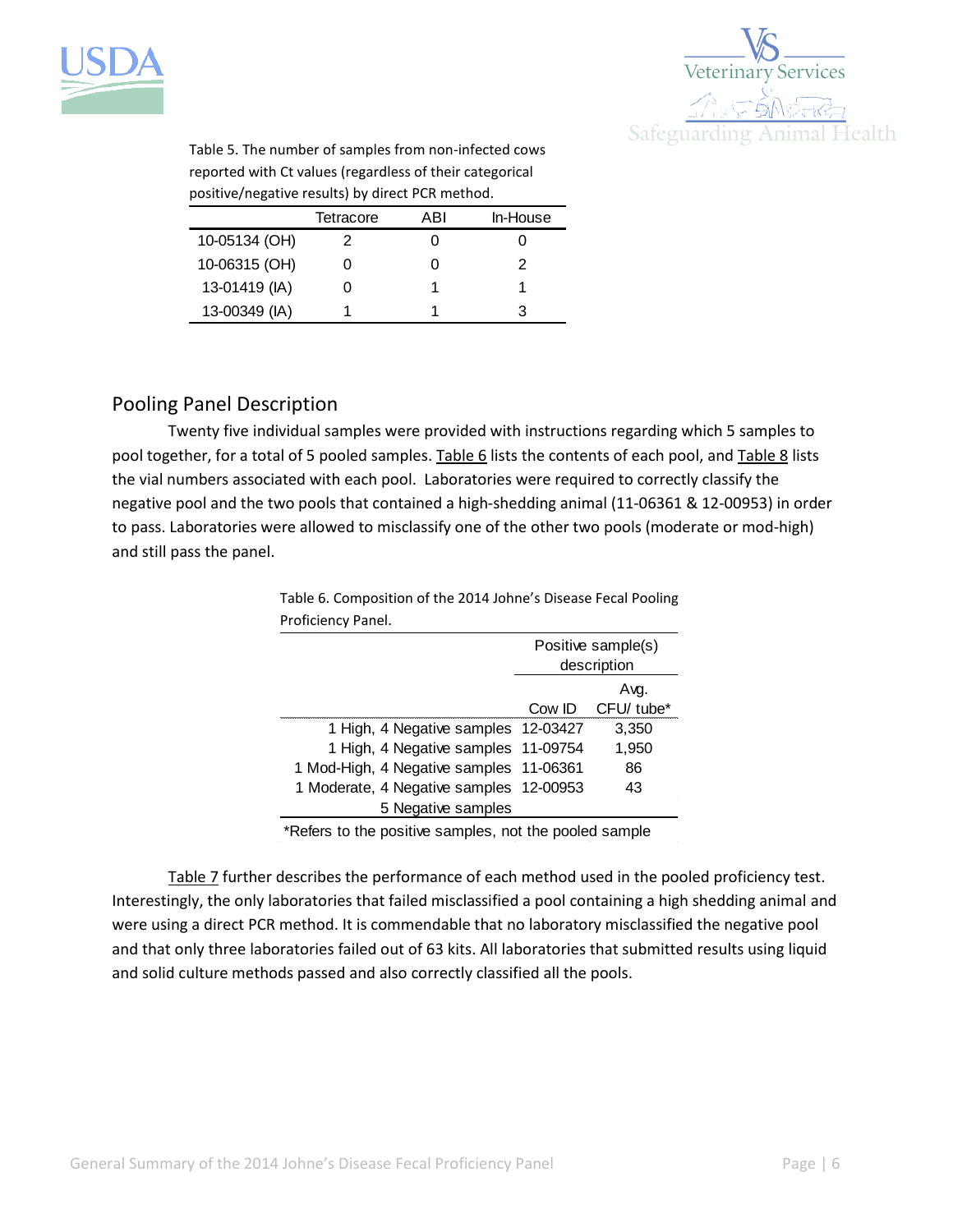



Table 7. Performance of each method used in the Johne's Disease 2014 Fecal Pooling Proficiency Panel. A total of 5 pooled samples were in each panel.

|                |                                                     |                             | No. panels      |                       |
|----------------|-----------------------------------------------------|-----------------------------|-----------------|-----------------------|
|                |                                                     | <b>Direct</b><br><b>PCR</b> | Liquid<br>media | <b>Solid</b><br>media |
|                | Identified the negative pool as positive            | 0                           | 0               | 0                     |
| <b>Panels</b>  | Identified a high-shedding pool as negative         | 3                           | 0               | 0                     |
| that<br>failed | Two non-critical pools were identified as negative  | 0                           | 0               | 0                     |
|                | Failed due to multiple criteria                     | 0                           | $\Omega$        | 0                     |
| <b>Panels</b>  | One non-critical pool was misidentified as negative | 0                           | 0               | 0                     |
| that<br>passed | All 5 pools were identified correctly               | 38                          | 16              | 4                     |
|                | <b>Total Failed Pooled Kits</b>                     | 3(7%)                       | $0(0\%)$        | $0(0\%)$              |
|                | <b>Total</b>                                        | 41                          | 16              | 4                     |
|                |                                                     |                             |                 |                       |

A current listing of all the approved laboratories is available in the NVLS web site: [Approved laboratories.](http://www.aphis.usda.gov/wps/portal/aphis/ourfocus/animalhealth/sa_lab_information_services/!ut/p/a1/tZFLc4IwGEV_i4sumXwgBFjiE1Rqp9YqbDLhJelAQIhO669voN10obWLZvdl7k1OTlCI9ijk9MwOVLCK06KbQ0wWa1dTR6B58409Be_xdeZbK3O4dnUZCGRgPHdc3VwBgG5p4E1G7sS0fQAP39eHK8uB3_o7FKIw5qIWOQponbOWxBUXKRekYFFDm48HaCmpTg3JqvjU9hPlrKQFyVNaiLzfKWhEGM-qpuxfTtq0ObM4bbvT65glKFATnEZGghVIjUTRNStTImyZSmLgIc50aqtq8kXzA3g-HUng2erJXC40WBrfgVvC-sANI4FUZl51Yuto80fqxR2fxN6Ox9CRqju57wLt_8G1vEZr_LF_kPRU5EoXQvtbjbrcbktriJ_dy0tW7qzWGQw-AShCoRg!/?1dmy&urile=wcm%3apath%3a%2Faphis_content_library%2Fsa_our_focus%2Fsa_animal_health%2Fsa_lab_information_services%2Fsa_approved_labs%2Fct_approved_labs)



Table 8. 2014 Johne's Disease Pooled Fecal Proficiency Panel key by kit number

|                                            | Pool Sample Number |           |           |
|--------------------------------------------|--------------------|-----------|-----------|
|                                            | Kit#<br>Kit#       |           | Kit#      |
| <b>Pool Description</b>                    | $1 - 25$           | $25 - 50$ | $51 - 75$ |
| 5 Negative samples                         | 5                  |           | 3         |
| 1 moderate (12-00953), 4 Negative samples  |                    | 4         |           |
| 1 mod-high (11-06361), 4 Negative samples  |                    | 2         | 4         |
| 1 high (11-09754), 4 Negative samples      | 3                  | 5         | 2         |
| 1 very high (12-03427), 4 Negative samples |                    | 3         | 5         |